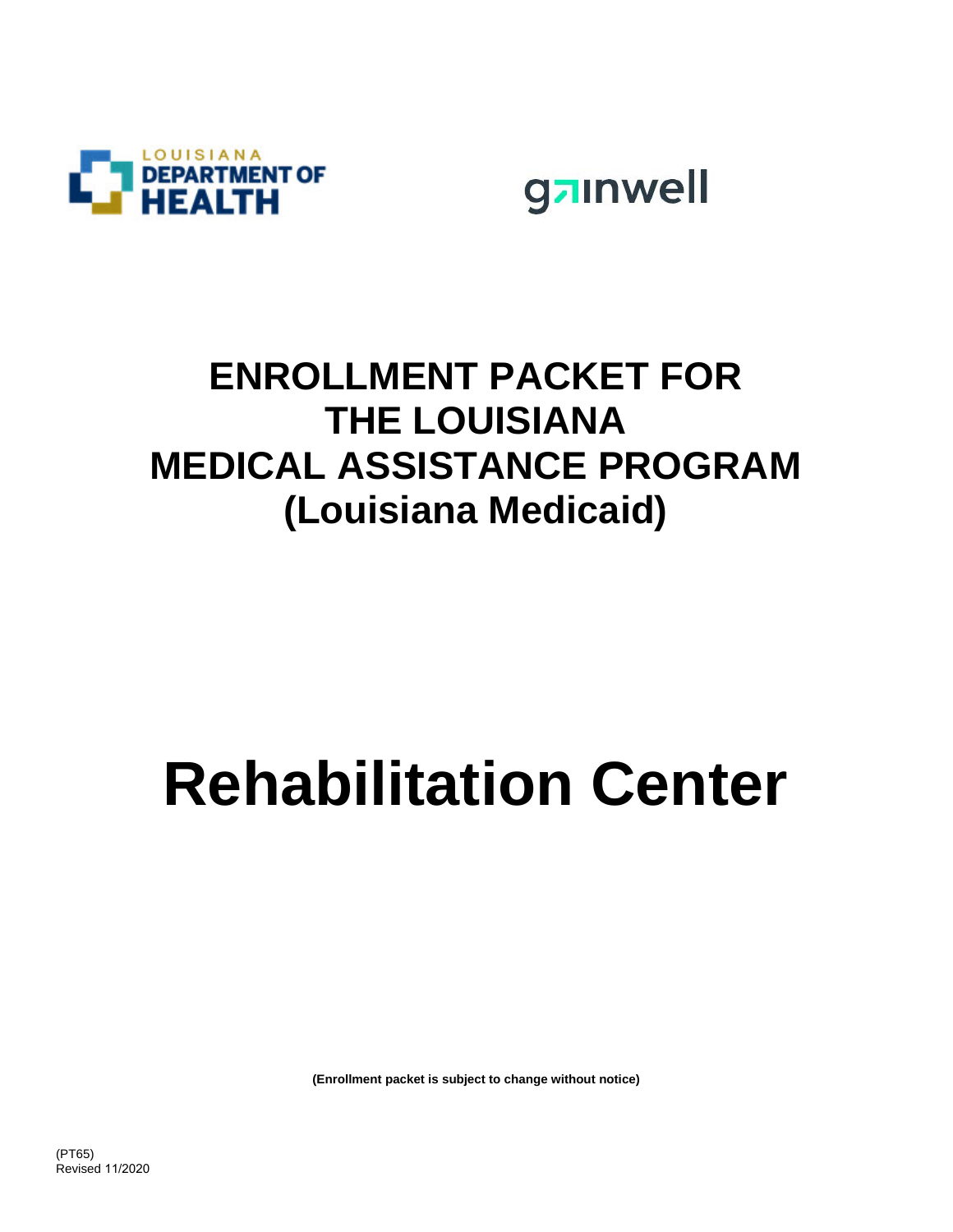### GENERAL INFORMATION FOR PROVIDER ENROLLMENT

Provider Enrollment works on a three-week turnaround time frame. If enrollment requirements are not met, the entire application will be returned for correction and would need to be re-submitted once the corrections are made. Any re-submission of the enrollment packet is subject to additional three week turnaround period.

No billing for 18 months will result in an automatic closure of this provider number, which will require a new enrollment application in order to be re-activated. No notification will be made to the provider regarding automatic closure.

Upon completion of the Medicaid enrollment process, providers will automatically be added to the Freedom of Choice listing in a web-based program called Provider Locator Tool. This enables pubic users to search for Medicaid and/or Home and Community Based Service providers who accept Louisiana Medicaid.

Providers enrolled as type 65 (Rehabilitation Center) are allowed to provide services in accordance with applicable rules, regulations and policies as specified below:

- TO Non-Waiver Medicaid Recipients:
	- o Rehabilitation Center Services
- To OAAS Community Choices Waiver Recipients:
	- o Skilled Maintenance Therapies (OT, PT, ST)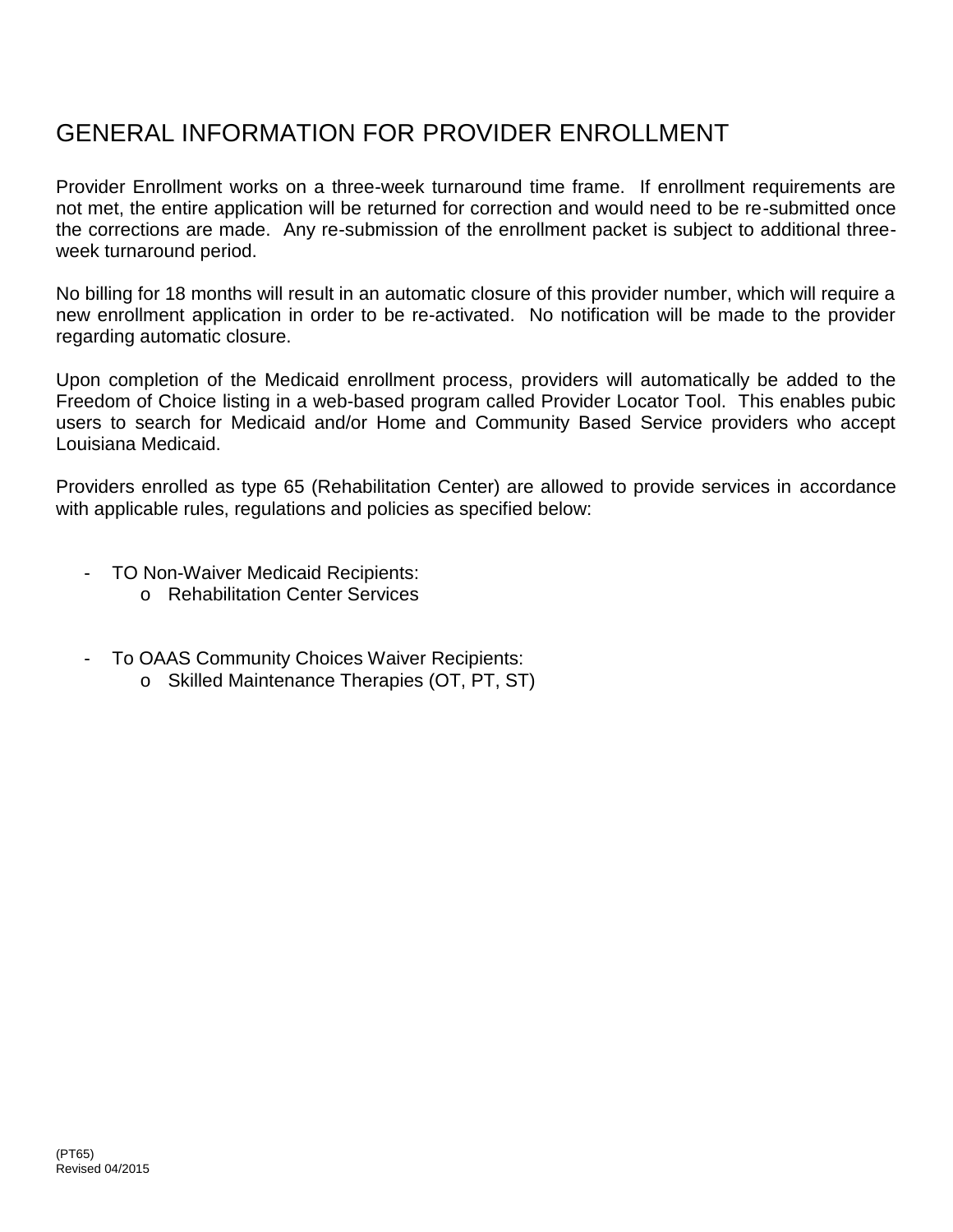#### **Rehabilitation Center**

#### **CHECKLIST OF FORMS TO BE SUBMITTED**

The following checklist shows all documents that must be submitted to the Gainwell Provider Enrollment Unit in order to enroll in the Louisiana Medicaid Program as a Rehabilitation Center provider:

| Completed | <b>Document Name</b>                                                                                                                                                                                                                                                                                                                                                                                                                                                                                                                                                                                                                                                                                                                                                                                        |
|-----------|-------------------------------------------------------------------------------------------------------------------------------------------------------------------------------------------------------------------------------------------------------------------------------------------------------------------------------------------------------------------------------------------------------------------------------------------------------------------------------------------------------------------------------------------------------------------------------------------------------------------------------------------------------------------------------------------------------------------------------------------------------------------------------------------------------------|
| *         | 1. Completed Entity/Business Louisiana Medicaid PE-50 Provider Enrollment Form.                                                                                                                                                                                                                                                                                                                                                                                                                                                                                                                                                                                                                                                                                                                             |
| *         | 2. Completed PE-50 Addendum - Provider Agreement Form (two pages).                                                                                                                                                                                                                                                                                                                                                                                                                                                                                                                                                                                                                                                                                                                                          |
| *         | 3. Completed Medicaid Direct Deposit (EFT) Authorization Agreement Form.                                                                                                                                                                                                                                                                                                                                                                                                                                                                                                                                                                                                                                                                                                                                    |
| *         | 4. Louisiana Medicaid Ownership Disclosure Information Forms for Entity/Business.                                                                                                                                                                                                                                                                                                                                                                                                                                                                                                                                                                                                                                                                                                                           |
| *         | (If submitting claims electronically) Completed Provider's Election to Employ Electronic Data Interchange of<br>5.<br>Claims for Processing in the Louisiana Medical Assistance Program (EDI Contract) Form and Power of Attorney<br>Form (if applicable).                                                                                                                                                                                                                                                                                                                                                                                                                                                                                                                                                  |
|           | Copy of voided check or letter from the bank on bank letterhead verifying the account and routing number for the<br>6.<br>account to which you wish to have your funds electronically deposited (deposit slips are not accepted).                                                                                                                                                                                                                                                                                                                                                                                                                                                                                                                                                                           |
|           | 7. Copy of a pre-printed document received from the IRS showing both the employer identification number (EIN)<br>and the official name as recorded on IRS records (W-9 forms are not accepted).                                                                                                                                                                                                                                                                                                                                                                                                                                                                                                                                                                                                             |
|           | 8. To report "Specialty" for this provider type on Section A of the PE-50, please use Code75 (Other Medical Care).                                                                                                                                                                                                                                                                                                                                                                                                                                                                                                                                                                                                                                                                                          |
|           | 9. Completed and notarized "Provider Attestation for OAAS Community Choices Waiver Skilled Maintenance<br>Therapy and Nursing Services" form.                                                                                                                                                                                                                                                                                                                                                                                                                                                                                                                                                                                                                                                               |
|           | 10. To report "Sub-Specialty" for this provider type to provide one or more of the 4 Community Choices Waiver<br>Skilled Maintenance Therapies on Section A of the PE-50, please use one of the following codes:<br>6T (Community Choices Waiver - Physical Therapy)<br>7H (Community Choices Waiver – Occupational Therapy)<br>7G (Community Choices Waiver – Speech/Language Therapy)<br>3E (Community Choices Waiver - Physical Therapy & Occupational Therapy)<br>3F (Community Choices Waiver - Physical Therapy & Speech/Language Therapy)<br>3H (Community Choices Waiver - Occupational Therapy & Speech/Language Therapy)<br>3L (Community Choices Waiver - Physical Therapy, Occupational Therapy & Speech/Language Therapy)<br>3R (Community Choices Waiver – All Skilled Maintenance Therapies) |

**\***These forms are available in the **Basic Enrollment Packet for Entities/Businesses**.

*PLEASE USE THIS CHECKLIST TO ENSURE THAT ALL REQUIRED ITEMS ARE SUBMITTED WITH YOUR APPLICATION FOR ENROLLMENT. ATTACHED FORMS MUST BE SUBMITTED AS ORIGINALS WITH ORIGINAL SIGNATURES (NO STAMPED SIGNATURES OR INITIALS)*

> Please submit all required documentation to: **Gainwell Provider Enrollment Unit PO Box 80159 Baton Rouge, LA 70898-0159**